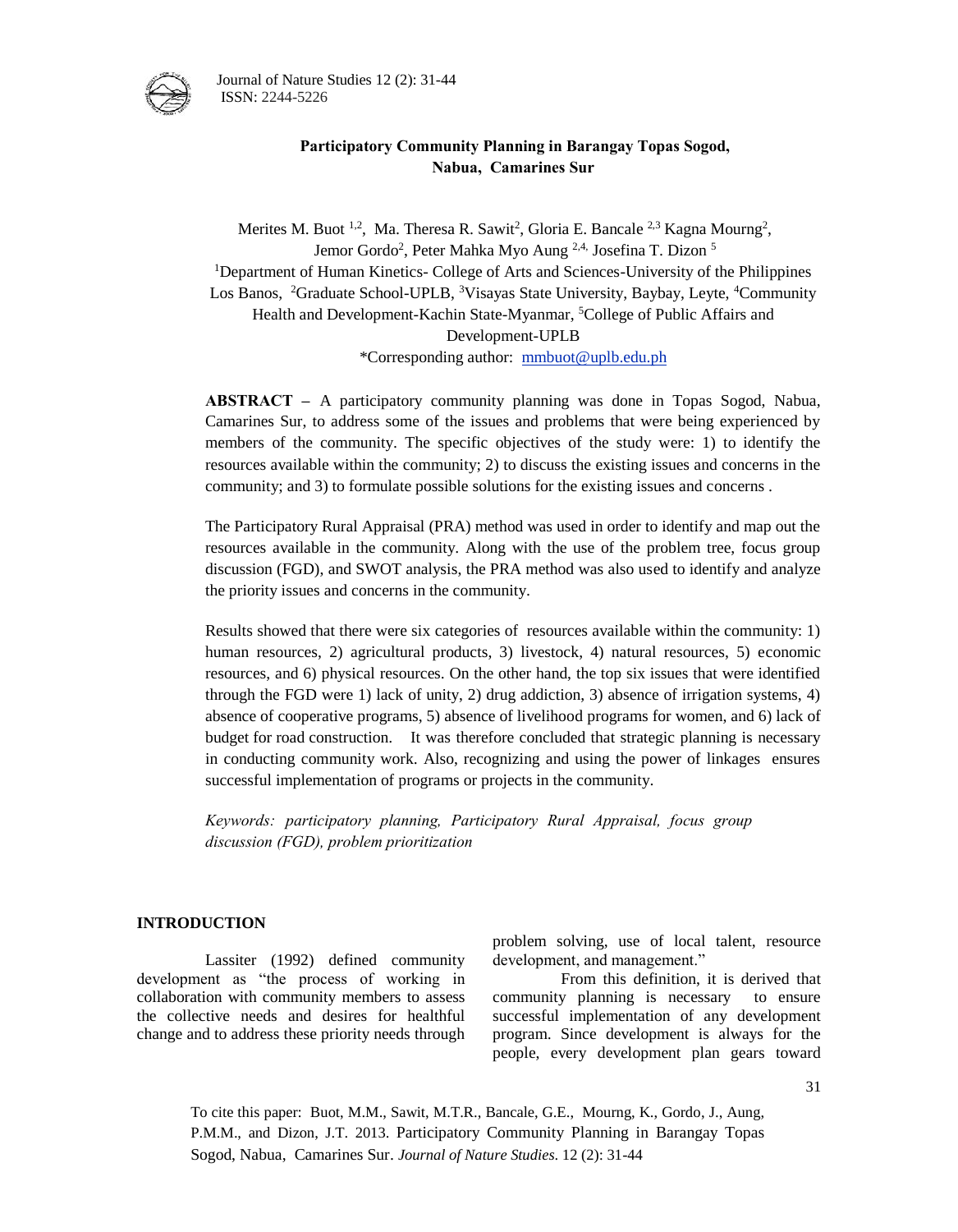addressing people's needs, helping them become more productive, encouraging them to realize their full potential, and bringing about positive changes. However, people themselves should be involved in every process of development planning starting from the earliest until the final stages of the process. In addition, they should also be involved in implementing, monitoring, and evaluating development programs. People's involvement in the process of development planning will not only lead to more responsive interventions but it is also a way of promoting community ownership and learning.

` In Brgy. Topas Sogod, Nabua, Camarines Sur, community planning was conducted to help the community members gain a better quality of living within their community and to help them realize their aspirations and desires in life. Although they seemed content with their simple life, the community members knew that there was a need to improve the current condition of their community.

Thus, the general objective of the community planning activity was to assist the local people in devising a plan that would help them identify the steps that must be taken to improve their community, and the most efficient ways to execute these steps. Also, the community planning activity aimed to help the locals identify people and/or organizations that can help in the implementation of their intended development plan.

The specific objectives of the community planning activity were: 1) to identify the resources available within the community, 2) to discuss the existing issues and concerns in the community; and 3) to formulate possible solutions for the existing issues and concerns.

## **METHODOLOGY**

#### A. The Site

The province of Camarines Sur is located in the Bicol Region, which is situated in the south of Luzon Island, Philippines. It is 450 km south of Manila. Neighboring provinces n include Camarines Norte, Albay, Sorsorgon, Catanduanes Island, and Masbate.

Specifically, the community planning activity was conducted in one of the barangays in Nabua, Camarines Sur. Brgy. Topas Sogod is one of the 42 barangays comprising the municipality of Nabua (Fig. 1).



Figure 1. Site map of the province of Camarines Sur showing Nabua (www.google.com.ph).

Topas Sogod is an agricultural barangay. Bordered by the Bicol River on the eastern side, it has a total land area of 126.8207 ha, most of which is used for farming and agriculture. Commonly, agricultural crops in the barangay include coconut, rice, corn, sesame seeds and different types of root crops.

Based on the 2011 municipal profile, Topas Sogod is one of the smallest barangays in Nabua. It has a total population of 1,287 comprising 256 households with 294 head of families spread out along Zone 1 to Zone 7. Barangay is the smallest administrative unit in the country and is the native term for a village. It is commonly subdivided into streets or zones to group residents located in specific areas.

### B. Data Collection

32 Review of secondary data such as barangay profiles citing the projects and programs of the Barangay Council of Topas Sogod, Nabua, was done. Included in the review of related data were the details on projects that were already implemented and those that are yet to be implemented in the community. A Participatory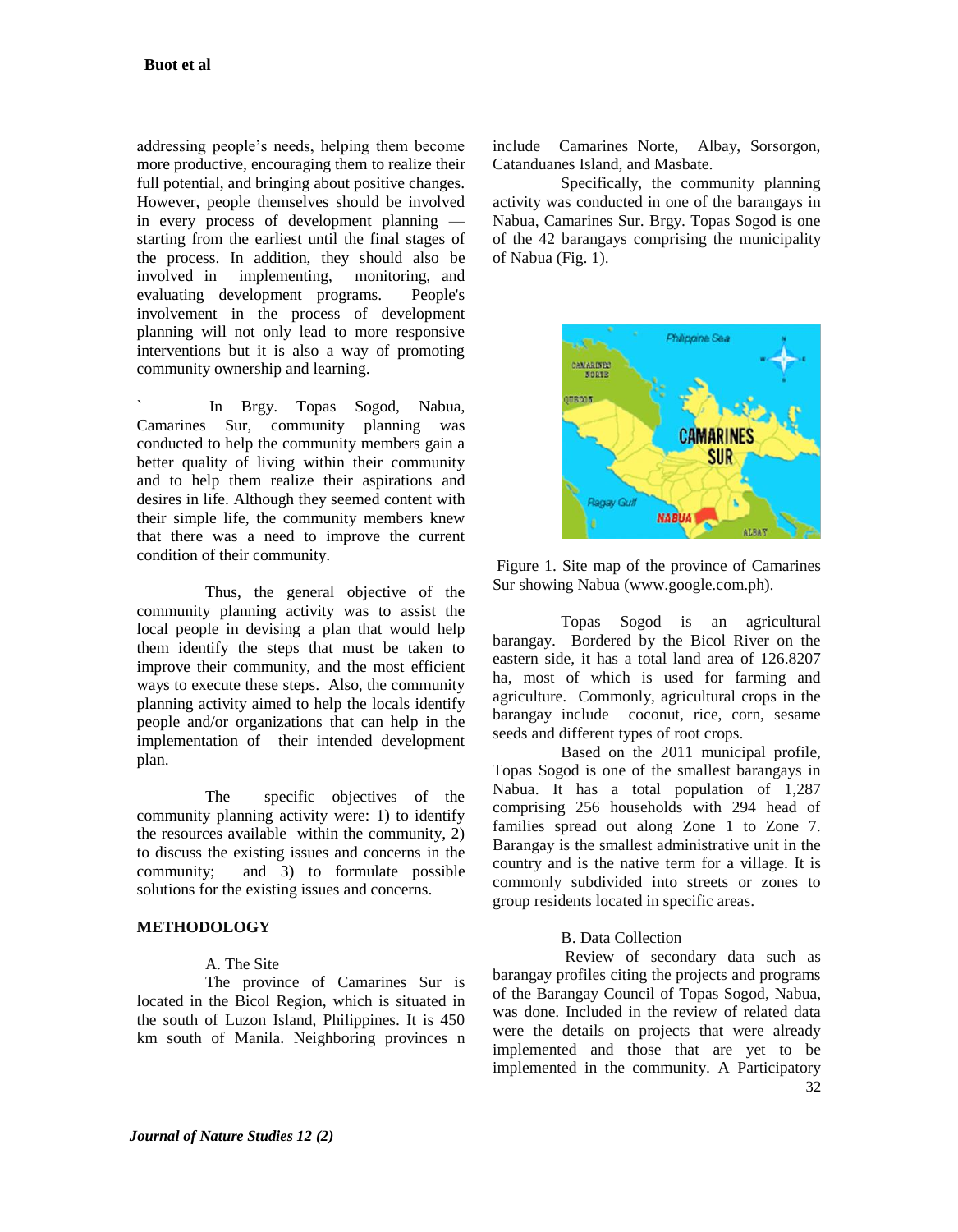Rural Appraisal (PRA) was the primary methodology used in conducting the participatory community planning since it is an efficient method that would help the "local people share, enhance and analyze their knowledge of life conditions, to plan and to act" (Chambers, 1992).

Under the PRA, participatory resource mapping was conducted. It was then followed by problem identification, which was done by eliciting from the community members some opinions and ideas regarding the social, political, and environmental problems that they were facing. In addition, the problem tree was used as part of the PRA in order to understand the causes and effects of the problems. An analysis of the strengths, weaknesses, opportunities, and threats (SWOT) was done to identify the positive and negative attributes of the community as a whole as well as the favorable and negative factors present in the environment. After identifying these factors and attributes, capability of the community to carry out activities was then analyzed (IIRR, 1998).

Throughout the workshop, focus group discussions (FGD) among a group of eight community members were done to gather information or opinion and build consensus about community problems and possible solutions.

### **RESULTS**

1. Community Resources in Topas Sogod, Nabua, Camarines Sur

The participatory resource mapping was done in order to identify the strengths of and gaps within the community (Pyles 2009, IIRR 1998, Lamug and Catalan 1995). Resource maps were generated from the workshop allowed the community members to identify, locate, and classify resources within their community starting from the past until the present time. Under this step, the resources' true value as perceived by every community member was also discovered. This agrees with Lamug and Catalan's (1995) discussion.

In identifying the resources available within the community, both the perspectives of male and female participants were consulted. Figures 2 and 3 show both male and female groups as they enumerated and identified available resources within their community.

Mapping exercises has contributed to our understanding of the dynamics of civil society, which is important in ensuring the success of future policies and in identifying avenues for future research (April 2008, Webber and Ison 1995).

From the FGD, six categories of available resources within the community were



 Figure 2. The male group identifying available resources in the community during an FGD.



 Figure 3. The female group identifying available resources in the community during an FGD.

identified. These were 1) human resources, 2) agricultural products, 3) livestock, 4) natural resources, 5) economic resources, and 6) physical resources. It should also be noted that during the FGD, the group of women were more outspoken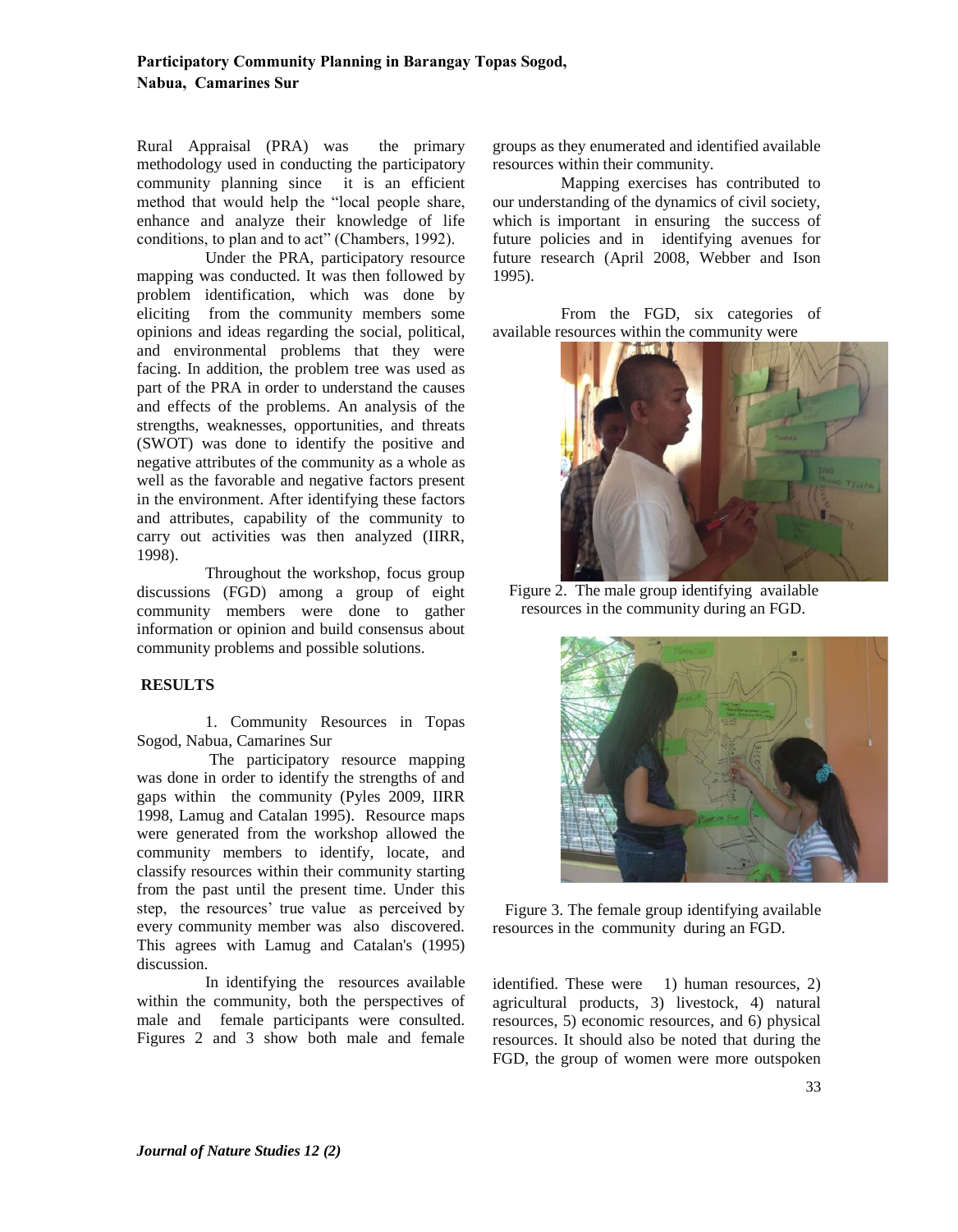than the group of men when it came to identifying the resources within the community. Although the women were not able to identify the different livestock as part of the available resources within the community, they were able to name more agricultural products than the men.. Surprisingly, only the women were able to list the following produce of the farms: turnips, root crops, and fruits.

On the other hand, although several of the households in the barangay have manuallyoperated or electric water pumps, neither of the two groups identified it as a resource. However, the artesian well might as well have been included in the physical resources available in the community.

Another resource identified during the FGD is human resources. In Topas Sogod, majority of the wives were full-time housewives, while the husbands, or heads of families, were working to provide the needs of their respective families. Most of the workers in the community were earning income from their employment in the government sector, or from business, farming, fishing and driving work, or hired labor (Fig 4).

As shown in Figure 4, majority of the workers in the community were farmers (45%);followed by tricycle drivers (14%); military personnel (13%); barangay workers (11%); teachers (5%); OFWs, skilled workers and fishermen (4%); and businessmen and proprietors (2%). Of the adult population only a total of 24.78% was working (Fig. 5).



Figure 4. The human resources in Topas Sogod, Nabua, Camarines Sur (2011 survey).

Almost half of the working population was farmers since the barangay Topas Sogod is a dominantly agricultural area. Also, many make a living by driving tricycles since this was the only possible means of transportation in the barangay, due to the type of road and the location of the barangay. No public utility jeepney routes existed in the barangay; hence, the use of tricycles is more widespread.

In addition to farmers and tricycle drivers, some have been on inactive military service. During the FGD, it was discovered that the people in the barangay greatly respect military men. However, a big chunk of the population was not

working yet since more than half of the barangay's total population of 1,287 (Barangay Profile, 2012) range from 0-21 years. Of the supposed population of workers, only 24.78% have a source of income that would suffice for their family's needs (Fig. 5).



Figure 5. The working population of the barangay (2011 survey).

2. Issues and Concerns in Topas Sogod, Nabua, Camarines Sur

Alongside the resource mapping activity, another mapping activity that aims to identify the pressing problems and issues in the community was done by the third group of participants. This group was composed of both males and females . During this particular activity, the community members discussed among themselves the different issues being experienced

in the community. After the activity, a total of 15 issues/problems were identified by the community members (Fig. 6).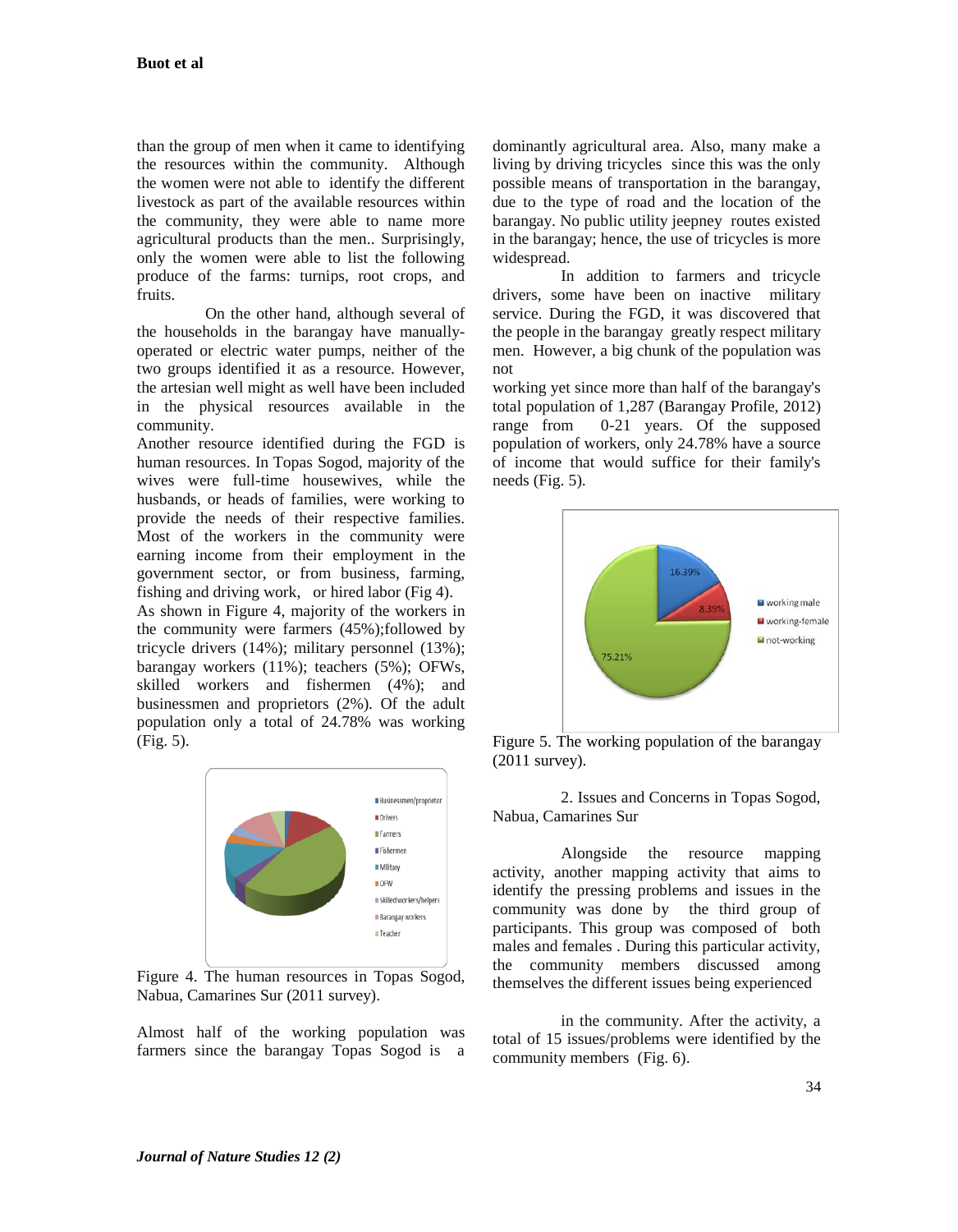From the 15 specific issues that were identified by the locals, different themes such as political leadership, farmer concerns, youth concerns, and economic stability were drawn. The identification of these issues in the community showed that Topas Sogod was just like other areas in our country that experience the same issues. As a whole, problems in leadership and management by the government are potentially part of the fulcrum of all the identified concerns.

Too much politics. During the activity, the community members have expressed that most of the community activities have been being affected by too much politics. According to them,

 $\frac{tanh(1)}{tanh(2)}$ Manamind temployment<br>
Lock of cchool supplement<br>
Walang budget parts so<br>
Walang budget parts<br>
Tower(1)<br>
Roomer(1)<br>
Rayer(1)<br>
Rayer(1) Warmers politics<br>
Too math<br>
Poverty<br>
(dang sa kaalaman<br>
(daget for road cone)<br>
Budget for road cone)<br>
Budget for road cone) Budget formity Lack of unity<br>Lack of Live inood *Lack of Live momen* prograddiction Financial prob for sports faalities Lack of irrigation sys No coop program More OSY More lending co's existing in barangay

Figure 6. Identified issues and problems existing in the community.

there were instances wherein community members only participated in the activities because of what they can gain from political leaders but when there is no personal benefit, they would then side with the opposition and not participate with the community activities.

Farmer concerns. Being mainly an agricultural area, the main livelihood of locals in the barangay has consistently been farming (Fig. 4). Although the locals have been gaining their income from farming, the income was insufficient. Therefore, most of the locals said they did not have the financial capability to invest in and/or sustain their farming activities. This being the case, farmers have had no alternative but to loan from private lenders to finance and sustain their livelihood. Farmers also said during the activity that their income from farming was too little to cover their debts and other expenses.

The absence of a good irrigation system has been adversely affecting their livelihood as farmers; thus, they considered this a main issue in the community. Although a river lies along the border of the barangay, people, especially farmers, were not able to maximize its uses and benefits. As an alternative, most of the farms in the area have been depending on rainwater; therefore productivity in the farms was greatly affected. However, the community knew well that if they could have a better irrigation system, crops' yield would increase, hence increasing their income eventually.

In addition to lack of an efficient irrigation system, the participants in the activity, along with representatives from the farmers' group, acknowledged that they had insufficient knowledge in the field of agriculture. Most of the farmer-participants said they still have been following the traditional methods in farming because they have not been exposed to new farming technologies. From time to time, they have been hearing new ideas and information regarding farming, but they did not know how to apply them. To remedy this gap between knowledge and skills, they requested that extension workers meet with them in the field to provide applicable, relevant information and hands-on training regarding the use of new farming technologies.

Youth concerns. Another issue raised during the activity was regarding out-of-school and unemployed youths. The participants in the FGD pointed out that many youths are unemployed because many of them were not able to finish their studies due to financial reasons or simply, lack of interest in school. A graph showing the educational attainment of youths in the barangay is shown in Figure 7.

Thus, these youths spend most of their time sitting or chatting along street sides rather than making use of their time in a more productive way. Families, especially parents, have been fearing that their children be involved in drug abuse and other vices rampant in many areas. They have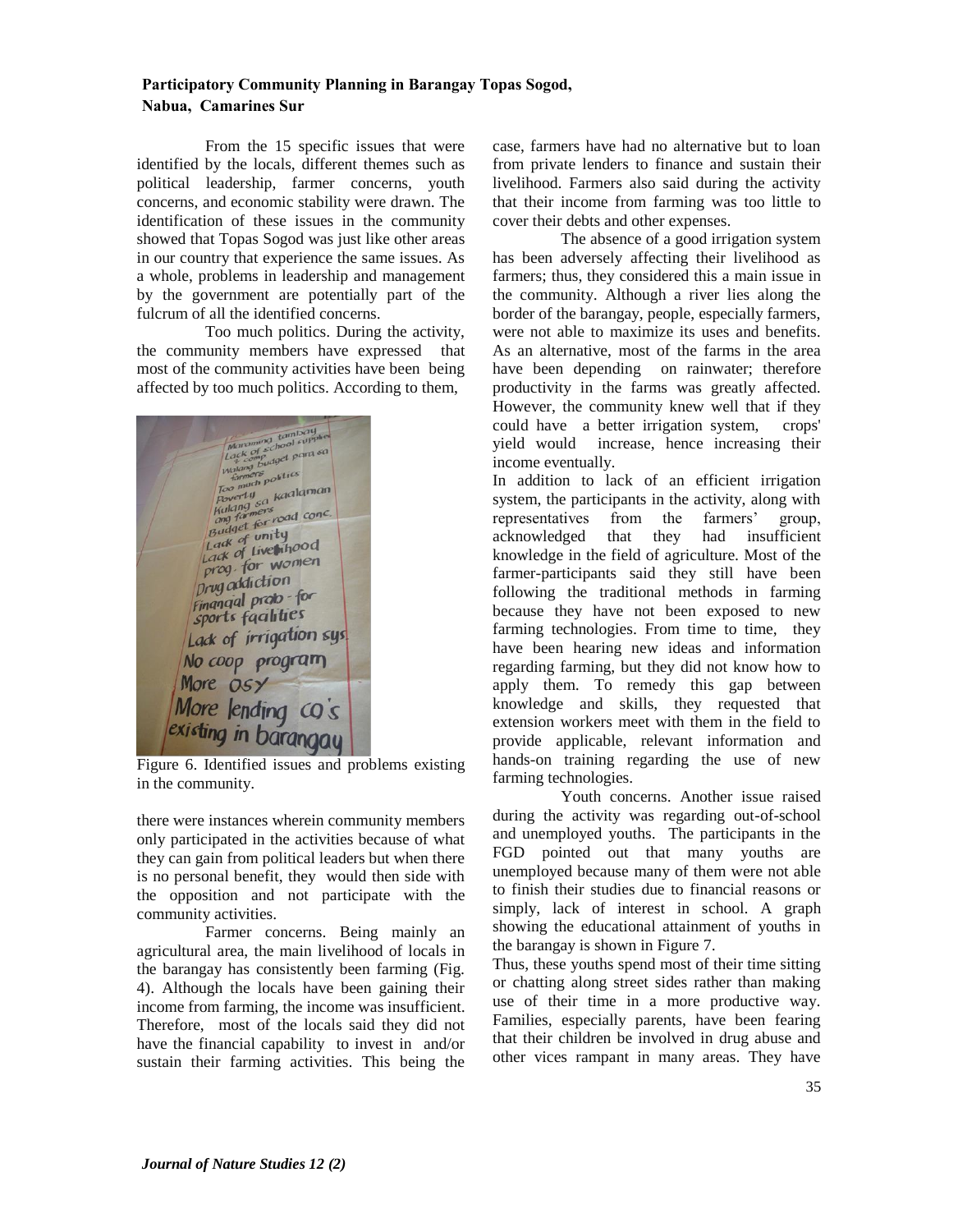been feeling threatened by the seemingly unstoppable spread of drug abuse because many young people would be vulnerable. However, there was no alternative since these youths lacked the necessary knowledge and skills required for employment. Also, the barangay itself and other nearby barangays did not have enough business establishments that can provide jobs for all unemployed and out-of-school youths for employment

During the FGD, the participants also said that there were many youths in the barangay who have not been attending high school. At the same time, only a few had the capacity to pursue higher education. Only 16.47% of the youths in the barangay have gone to college (Fig. 8). The



Figure 7. Educational attainment of the people in the barangay.

two main reasons for the low number of enrolled students were the children's lack of interest in school and financial constraints. The participants feared that if the youth were not in school, they might lose a sense of direction and engage in nonproductive and risky activities instead of pursuing productive, enabling activities.

The barangay's insufficient budget for sports facilities is also an issue especially among the youths who are the more active sectors when it comes to sports activities. This may enhance the talents and capabilities of the youth who may want to join sports competition in the future. Furthermore, the participants said that recreational activities are important in fostering good relationships and teamwork among community members. Thus, a sports festival has been occasionally being held in the barangay during fiesta celebrations. Such events aimed to gather the locals to enhance the sense of unity and oneness in the community These types of activities also help the members of the community realize that they can play a role in the community, either as team players or team supporters. Therefore, community members also see the importance of adding and improving sports facilities in addition to the basketball court currently being used by the locals.

Economic stability. In terms of economic issues, the participants in the FGD said that their income was insufficient to cover their family's expenses, most especially their children's schooling. Most of the locals had no other sources of livelihood aside from farming, wherein they have been getting a limited amount of produce. The field of agriculture in the area, however, still has not improved; thus the locals could not carry out more efficient farming practices. In addition, roads were still inaccessible. Thus, they considered poverty an effect of the community's lack of necessary services such as an efficient irrigation system, potable water supply, and proper health services in the form of barangay health centers.

In relation to this, the community members also believed that the absence of cooperatives and livelihood programs poses constraints for their community's economic development. In order to solve these issues, they believed that the role of the women should be recognized. They must also be given help so that they can establish small-scale businesses and pursue more stable jobs.

### 3. Prioritizing Issues and Concerns

The 15 issues identified during the FGD were ranked according to urgency, based on the perceptions of the community members (Table 2). Using the pairwise ranking technique, the participants chose the more critical one between a pair of problems until they come up with a final ranking of the problems. In the meantime, only the top six issues were considered in the preparation of an action plan. This enabled the community members to provide due focus on the most urgent community issues, thus helping them strategize and formulate possible projects that can help alleviate, and eventually solve, the issues.. In planning a development program, the community members representing coming from different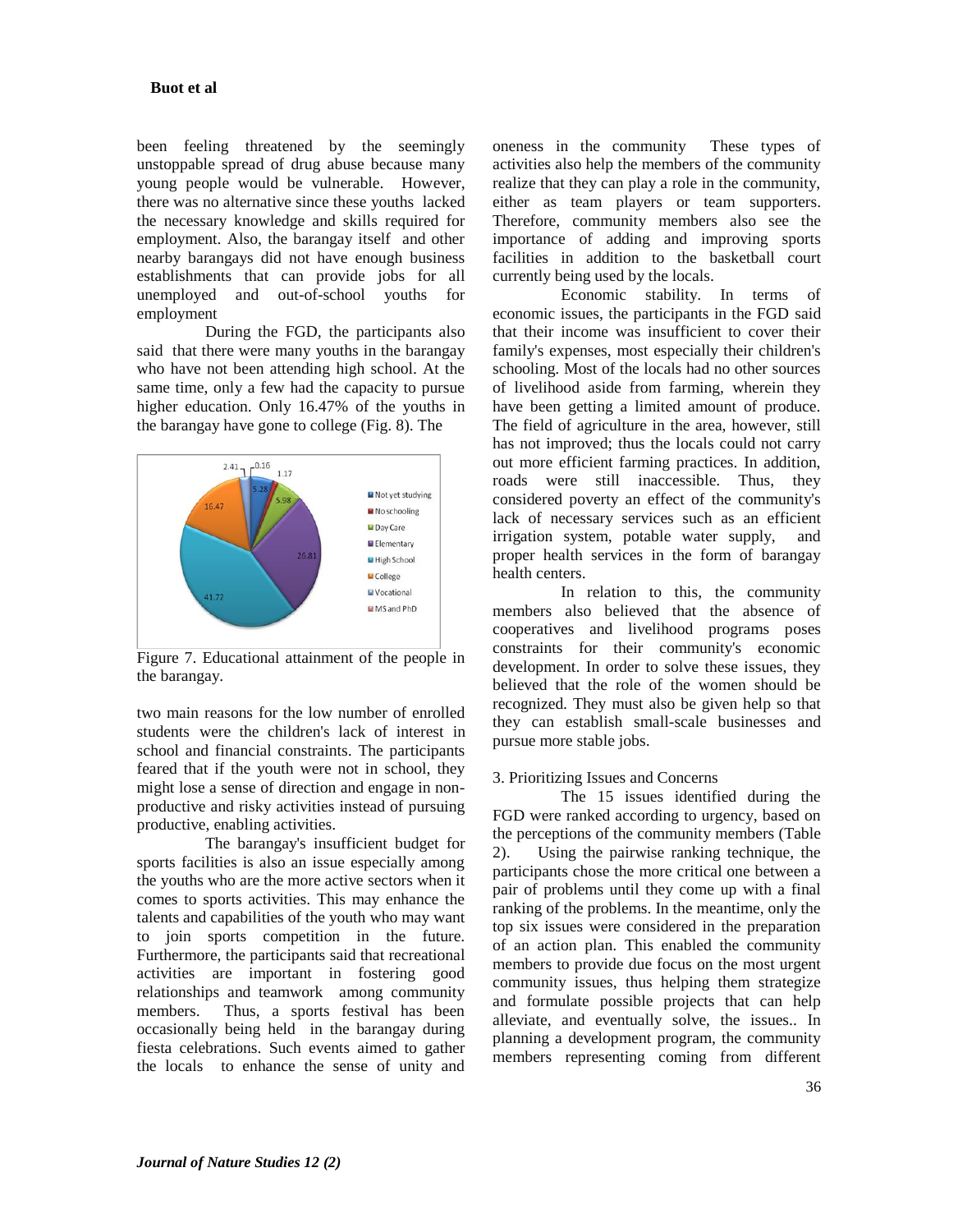sectors in the barangay were encouraged to voice out their concerns regarding the identified issues. If the participants cannot reach a consensus, decision was concluded based on vote of the majority.

From the activity, the top 6 issues that were perceived as most urgent and having enormous impact to the community were decided upon.. These were 1) lack of unity, 2) drug addiction, 3) absence of an irrigation system, 4) absence of cooperatives, 5) absence of livelihood programs for women, and 6) lack of budget for road construction.

#### 4. Objective Setting

To find possible solutions to the identified problems, the participants were introduced to the next workshop. They were asked to analyze the causes and effects of the identified problems using the problem tree analysis method. After identifying the causes and effects of the identified problems, the participants proposed the best solutions that they could think of. Also, they enumerated probable benefits of those solutions to the community (April, 2008).

Three groups, each composed of six individuals, were purposefully chosen to participate in the activity: the youth, the barangay council, and senior citizens. Each group was given two sketches of a tree wherein they would have to input their opinions about the two pressing problems identified in the previous activity. Fig. 9 shows the sample problem tree and stone balloon analyses that the groups have come up with. .

During the problem tree analysis, the participants listed the root causes and probable effects of an identified problem. They also listed possible solutions to the problems inside the stone balloons. Also, they provided their opinions about the benefits that can be gained from solving the problem. After each groups' presentation, the other participants were asked to contribute their own insights in addition to what was explained by each presenter.

As shown in Table 1, the group identified three causes of lack of unity in the community. One of these was political divisiveness, which could be traced back to local culture. According to the community members, political parties and their supporters tend to develop rivalry to the point that they avert from helping the incumbents in implementing development projects for the community. It was therefore recommended by the participants that consultation and continuous communication among concerned parties in the barangay be consistently carried out in order to foster a harmonious interpersonal relationship among the concerned parties.

Aside from political divisiveness, drug addiction, which is widespread among different areas in the Philippines, is also another issue in the barangay. Although it was not as rampant as in other areas, the gravity of its effects have caused the parents to become immensely concerned. In the problem tree analysis, peer availability of the illegal drugs in the community triggered this problem.

| Table 1. The issue/problems identified with |  |  |
|---------------------------------------------|--|--|
| its causes and effects.                     |  |  |

| ISSUE/         | <b>CAUSE</b>         | <b>EFFECT</b>           |
|----------------|----------------------|-------------------------|
| <b>PROBLEM</b> |                      |                         |
| Lack           | ofLack ofbayanihan   | Disagreements among     |
| unity          | spirit               | community members       |
|                | Political            | Slow development in the |
|                | divisiveness         | barangay                |
|                | Lack of consultation |                         |
|                | with<br>community    |                         |
|                | members              |                         |
|                |                      |                         |
| Drug           | Presence of illegal  | Criminality             |
| addiction      | drug dealers         | Family problems         |
|                | Family problems      | Mental problems         |
|                | Peer pressure        | <b>Ruined future</b>    |
|                | Problem in romantic  |                         |
|                | relationships        |                         |
|                | Curiosity for new    |                         |
|                | experiences          |                         |
|                |                      |                         |
|                |                      |                         |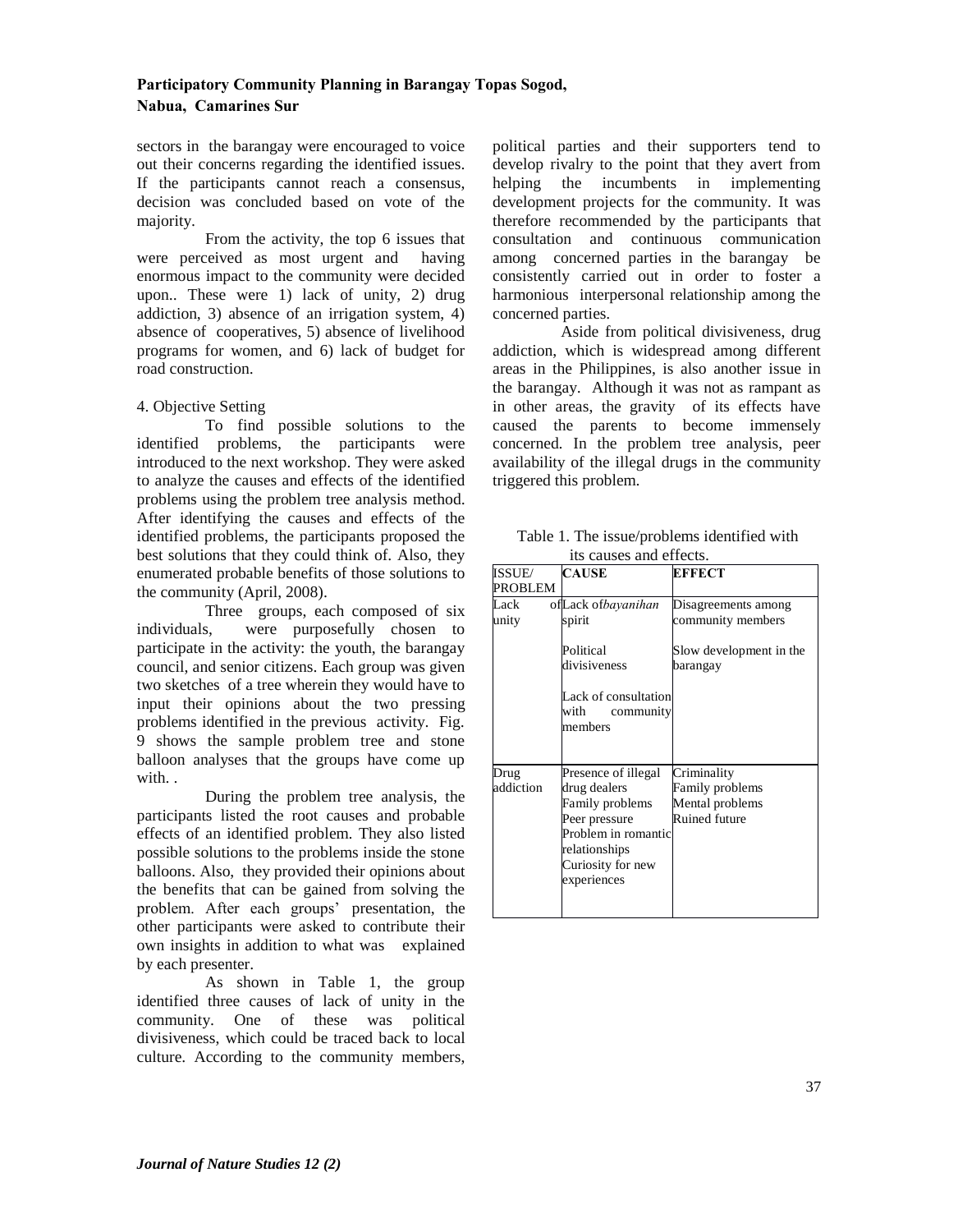| Lack<br>irrigation<br>system               | ofLack of organized<br>farmers' groups<br>which could be<br>recipients of GO<br>funding<br>Lack of initiative<br>among the farm<br>owners<br>Lack of budget<br>allocation from the<br>GO | Low<br>income<br>among<br>farmers<br>Poor<br>agricultural<br>production                                                   |
|--------------------------------------------|------------------------------------------------------------------------------------------------------------------------------------------------------------------------------------------|---------------------------------------------------------------------------------------------------------------------------|
| Lack                                       | ofNegative<br>cooperatives experiences about<br>failing cooperatives<br>Misinformation<br>Lack of initiative<br>from previous<br>administrations                                         | Lesser chances to become<br>an entrepreneur<br>Lesser<br>chances<br>οf<br>borrowing<br>with<br>money<br>low interest rate |
| Lack<br>livelihood<br>program for<br>women | ofLack budget from<br>LGU<br>available for<br>capacity building<br>among women<br>Absence of<br>livelihood program<br>proposal from<br>community<br>members                              | Less economic<br>opportunities<br>Lack of opportunity Absence of opportunities<br>to help women improve<br>themselves     |
| Lack<br>budget<br>road                     | ofMisdirection of<br>forpriorities<br>construction Lack of resource<br>mobilizers                                                                                                        | Inconvenience in<br>communication and<br>transportation<br>Poor condition of roads                                        |

pressure was mentioned as one of the causes of drug addiction in the barangay and the

Next, the lack of an efficient irrigation system was identified as a top priority issue since farming has been the leading source of livelihood of the community members. At present, no efficient irrigation system existed, although there has been an attempt to build one by procuring water from the river. Also, since about half of the households make a living from farming, the farming system in the barangay needed to be given due attention (Fig. 3). To aid this, farmers should be empowered through proper and sufficient education on improved farming system. This will help in increasing the farm produce. Eventually, this can also greatly help many families in their financial difficulties.

Another concern in farming was regarding the loan that some of the community members availed of. Some of the community members have loaned from a financing institution to raise sufficient capital for their livelihood undertaking. However, this posed a problem due to the high interest percentage charged by the financing institution. In this situation therefore, building community cooperatives would be a great help to the community members. However, some of the locals were apprehensive about the idea of organizing a cooperative and thus fear venturing onto another one, due to their unfavorable experience in the past (Table 1). However, although the locals were somehow pessimistic about organizing a cooperative, there were some who showed interest.

To change the locals' perspective, people's awareness on the benefits that could be gained from membership to a cooperative should be raised. With proper trainings and education, the locals might soon embrace the idea of organizing a cooperative that can help them in many ways (Phillips & Pittman, 2009).

Also, community members consider women's livelihood programs a very important project because they believed that this can help augment the income of the family. In addition, mothers, or women in general can gain an opportunity to engage in more productive activities. These mothers, being the '*ilaw ng tahanan'* together with the fathers, who we commonly refer to as '*haligi ng tahanan*,' stood as the right examples to the youth; thus if they engage in negative activities, then it is possible that the morality of the youth would adversely be affected (Kenny, 2006). As for now, the livelihoods only available in the community are farming and hired labor for construction which are being stereotyped as "work for men". Majority of the women just stay in the house without any economic activity to engage to. Therefore, there has been a clamor from the women's group that the government must give extra attention to women's welfare.

The sixth issue was regarding the lack of budget for road construction. Community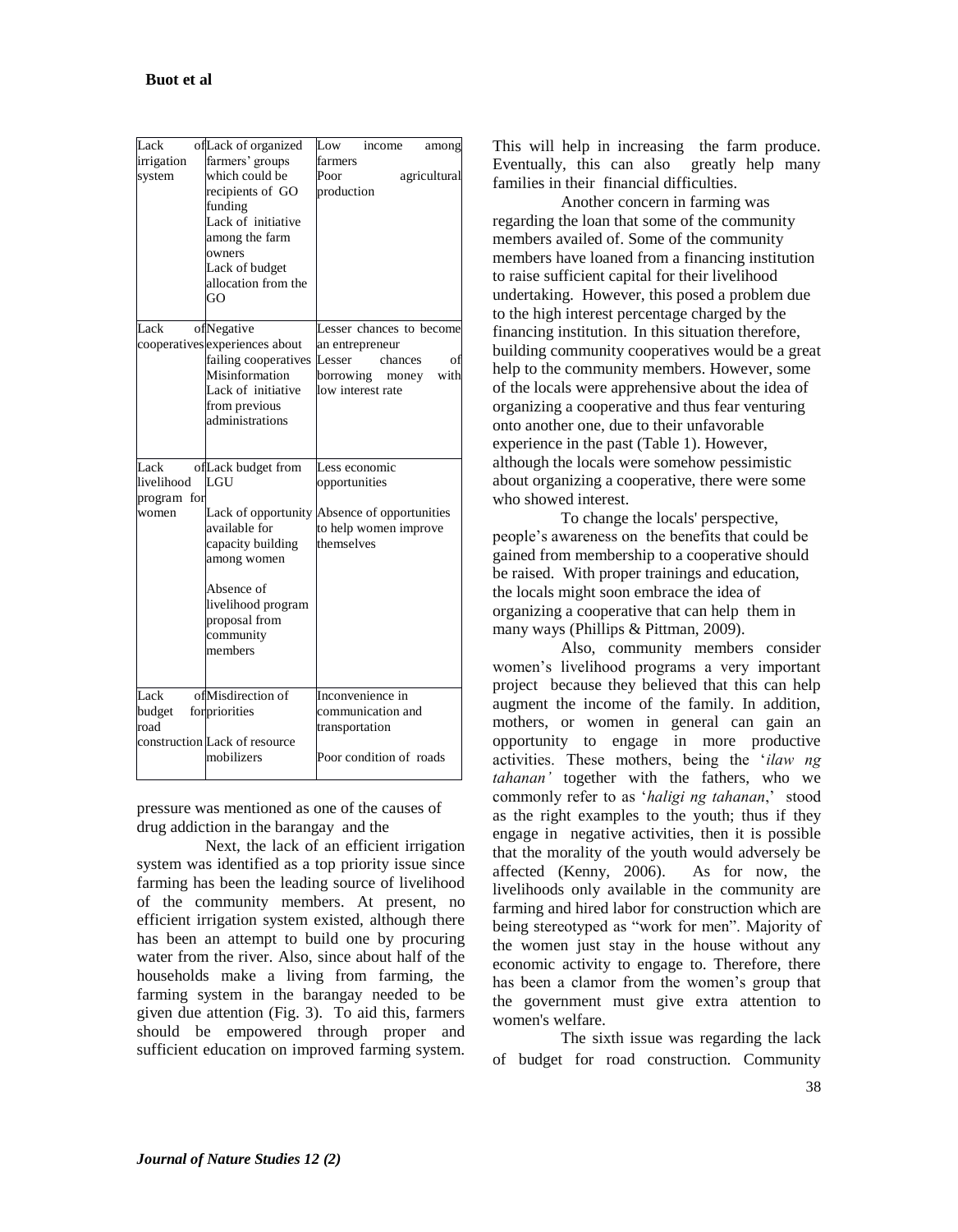members blamed misdirection of the interests of past leaders and the absence of resource mobilizers as the main causes of this problem. The locals felt inconvenienced due to the inaccessible roads. However, with the thengoverning barangay administration, which prioritizes the rehabilitation of the road, this problem might soon be solved. According to the participants of the FGD, especially the youth, having a usable and accessible road would improve the economic status of the barangay and enable more services to be delivered t to the locals.

#### 5. A priority plan to address issues and concerns

The proposed solutions/programs were further subjected to SWOT analysis in order to have a stronger grasp of the priority plan.

#### Situational Analysis

Based on the data collected, a situational analysis was done by identifying the strengths, weaknesses, opportunities and threats (SWOT) of Barangay Topas Sogod as shown in Table 2-a-f. Table 2-a summarizes the SWOT analysis on the issue of lack of unity among the community members. However, this was somehow a result of malpractice of politics in our country. It might be difficult to change overnight, but the open-mindedness of the community members, the active leadership of the Barangay Council, and the community members' willingness to try new things for positive societal changes will surely help overturn the situation. "Ningas-kugon" attitude reminded us of an unfavorable Filipino attitude of working very hard at the beginning but gradually losing interest was true not only for the barangay, but also for other areas. More opportunities, such as trainings, exposure and incentives, should be given to the council leaders to help them improve their work

| Table 2-a. SWOT analysis for the issue of lack of |  |  |  |
|---------------------------------------------------|--|--|--|
| unity.                                            |  |  |  |

| <b>STRENGTHS</b>                        | <b>WEAKNESSES</b>                          |
|-----------------------------------------|--------------------------------------------|
| Activeness of barangay Low awareness of |                                            |
| leaders                                 | community members,                         |
|                                         | especially leaders, on their               |
|                                         | responsibilities in the                    |
|                                         | barangay                                   |
| Open-mindedness of                      | Insufficient knowledge of                  |
| community members                       | community members                          |
|                                         | regarding concretizing                     |
|                                         | their ideas                                |
| Willingness of the                      | Urgent need to encourage                   |
|                                         | community members to and empower people to |
| develop their                           | participate                                |
| community                               | "Ningas-kugon" attitude /                  |
|                                         | tendency to leave a task                   |
|                                         | undone                                     |
| <b>OPPORTUNITIES</b>                    | <b>THREATS</b>                             |
| Leadership/value                        | Easily-influenced                          |
| formation training for                  | community member,                          |
| barangay leaders                        | especially by outsiders                    |
| Incentives for leaders                  | Political factions extended to             |
| and other community                     | the community members                      |
| members (ex. "model                     | which further threaten unity               |
| family or model                         |                                            |
| community zone of the                   |                                            |
| year")                                  |                                            |
| Exposure visit of                       |                                            |
| barangay leaders to                     |                                            |
| other "successful                       |                                            |
| communities"                            |                                            |

performance and leadership skills. However, locals should also stand on guard for the threat posed by political factions. Instead of being subdivided according to the leaders they support, they can opt to help one another for the welfare of the whole community.

39 Another SWOT analysis was done on drug addiction, which was considered by the community members a serious issue in the barangay. Table 2-b summarizes the SWOT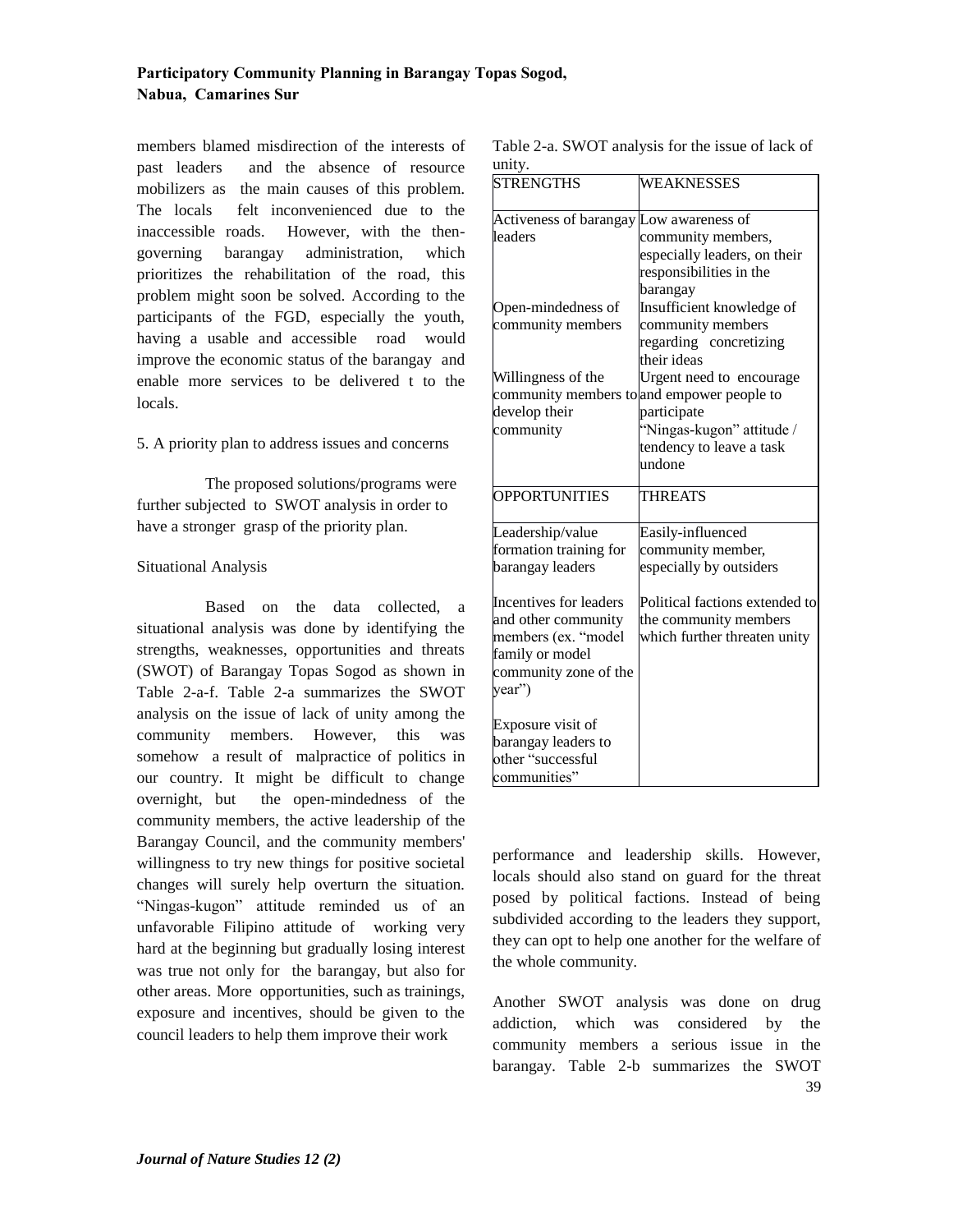analysis on the issue. Although there were no statistical data to prove that the youth in Topas Sogod were involved in drug dependency problems, many parents still worry about the trends of drug abuse among youths.

Table 2-b. SWOT analysis on the issue of drug addiction.

| <b>STRENGTHS</b>            | <b>WEAKNESSES</b>           |
|-----------------------------|-----------------------------|
| Awareness of the            | Presence of drug pushers    |
| community members on        | Presence of unemployed      |
| the health dangers of       | and out-of-school youths    |
| illegal drugs               | Inability of the parents to |
|                             | guide their children        |
| Preparedness of the youth   | Peer pressure               |
| for the risks of drug abuse | Minimal participation of    |
|                             | members in community        |
| Presence of a youth         | meetings                    |
| organization in the         |                             |
| barangay                    |                             |
| Presence of a parents'      |                             |
| organization in the         |                             |
| barangay                    |                             |
| <b>OPPORTUNITIES</b>        | <b>THREATS</b>              |
| Creation of a peer          | Drug lords and suppliers    |
| counseling group            | outside the community       |
| Seminar/Sharing of the      | Drug addicts from           |
| experiences of a previous   | outside the community       |
| victim of illegal drugs     |                             |
| Anti-illegal drug laws and  |                             |
| task forces                 |                             |

The youth organization and the parents' organization in the barangay were considered as two of the barangay's strengths that might help eliminate the problem with illegal drug use. However, the presence of pushers outside the barangay was considered a threat both to the youths and their parents. To aid this, creating a peer counseling group and learning the experiences of a previous victim of illegal drug use were considered as opportunities that would help tackle the problem. Also, the anti-illegal drug laws and the different task forces that were assigned to strictly implement these laws can also help address this problem.

The third issue in the community, according to the ranking done by the community members, was the absence of an efficient irrigation system in the barangay. Table 2-c summarizes the SWOT analysis done on the issue.

Table 2-c. SWOT analysis on the lack of irrigation system.

| <b>STRENGTHS</b>                | <b>WEAKNESSES</b>          |
|---------------------------------|----------------------------|
| Location of the barangay        | Insufficient budget for an |
| alongside a river               | irrigation system          |
|                                 | Improper prioritization    |
| Availability of water           | by the government          |
| pumps                           |                            |
|                                 | Lack of                    |
| Presence off Farmers'           | cooperatives/registered    |
| organizations                   | farmers' organizations     |
| <b>OPPORTUNITIES</b>            | THREATS                    |
|                                 |                            |
| Programs of the                 | Noninvolvement of GOs      |
| Department of                   |                            |
| <b>Agriculture and National</b> |                            |
| Irrigation Administration       |                            |
| <b>Financial institutions</b>   |                            |

One of the many strengths of the barangay regarding the irrigation system was the Bicol River bordering their barangay and the existing farmers' organization. Also, the Department of Agriculture (DA) has a program that would help address the issue on irrigation. The only thing that remains to do is for the farmers to organize themselves. Although there was already a farmers' organization in the community, there was still a need to reorganize and empower it more through proper training. This can increase the probability of getting funding from the DA.

Next, the issue on the absence of cooperatives in the area was also subjected to SWOT analysis. Results of the SWOT analysis is shown in Table 2-d. The community members had had a negative experience of failing cooperatives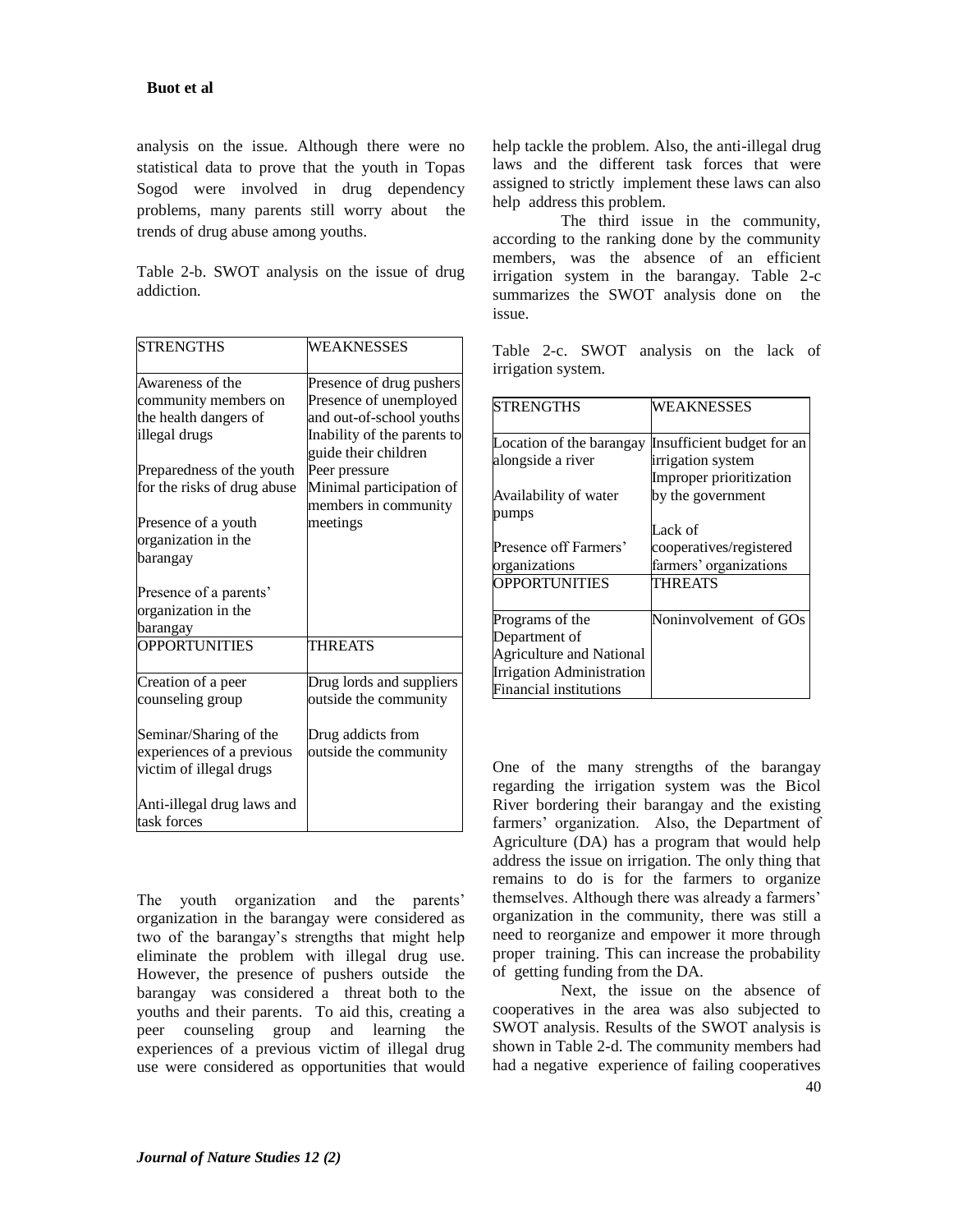in the past, but they stated that they were still willing to learn how to organize, manage, and sustain a cooperative. It was also identified that possible investors were available in the community. As of the time when the activity was conducted, the Barangay Council has been doing done preparations to pursue the workshops/trainings on how to establish cooperatives.

Another issue identified was regarding the lack of women's organization in the community. Women appealed to political leaders for livelihood programs that would benefit the women in the community. Although there were existing women organizations in the area, these organizations did not have any idea about the practical livelihood programs that would help them become more productive and thus enable them to contribute to their family's budget. Some skills training have been introduced to the

Table 2-d. SWOT analysis for the issue of absence of cooperative programs.

| <b>STRENGTHS</b>                                                                                | WEAKNESSES                                                         |
|-------------------------------------------------------------------------------------------------|--------------------------------------------------------------------|
| Presence of a farmers' Insufficient<br>organizations<br>Willingness and capacity of cooperative | knowledge/low<br>awareness on                                      |
| people to learn                                                                                 | management                                                         |
| Presence of<br>investors in the community                                                       | possibleNegative view about<br>cooperatives<br>Lack of initiatives |
| <b>OPPORTUNITIES</b>                                                                            | THREATS                                                            |
| Exposure visit to successful Manipulation from<br>cooperatives                                  | outside the<br>community                                           |
| Trainings on<br>cooperative<br>management                                                       |                                                                    |

barangay in the past but some political factors hindered some women from indulging in these opportunities. Table 2-e presents the SWOT analysis on the issue.

Another issue identified was regarding the lack of women's organization in the community. Women appealed to political leaders

for livelihood programs that would benefit the women in the community. Although there were existing women organizations in the area, these organizations did not have any idea about the practical livelihood programs that would help them become more productive and thus enable them to contribute to their family's budget. Some skills training have been introduced to the barangay in the past but some political factors hindered some women from indulging in these opportunities. Table 2-e presents the SWOT analysis on the issue.

Table 2-e. SWOT analysis for the issue of livelihood program for women.

| <b>STRENGTHS</b>         | <b>WEAKNESSES</b>        |
|--------------------------|--------------------------|
| Availability of natural  | Lack of/Insufficient     |
| resources                | knowledge about          |
|                          | business startups        |
| Presence of women's      |                          |
| organizations in the     | Lack of/Insufficient     |
| community                | practical knowledge on   |
|                          | maximizing available     |
| Availability of possible | resources                |
| resource persons for     |                          |
| livelihood program       | Need<br>pinpoint<br>to   |
|                          | possible skilled persons |
| Willingness of women to  | from the community       |
| learn and engage in      |                          |
| income-generating        |                          |
| activities               |                          |
| <b>OPPORTUNITIES</b>     | <b>THREATS</b>           |
| Livelihood training      | Gender disparity issues  |
| programs                 |                          |
| Presence of investors in |                          |
| the community            |                          |
| Women empowerment        |                          |
| training/seminar         |                          |

Lastly, a SWOT analysis regarding the issue on the lack of budget for road construction was done. The summary of the results of the final SWOT analysis is shown in Table 2-f . Perhaps, one of the major strengths in the community is the willingness of the community members to volunteer their time and labor in solving the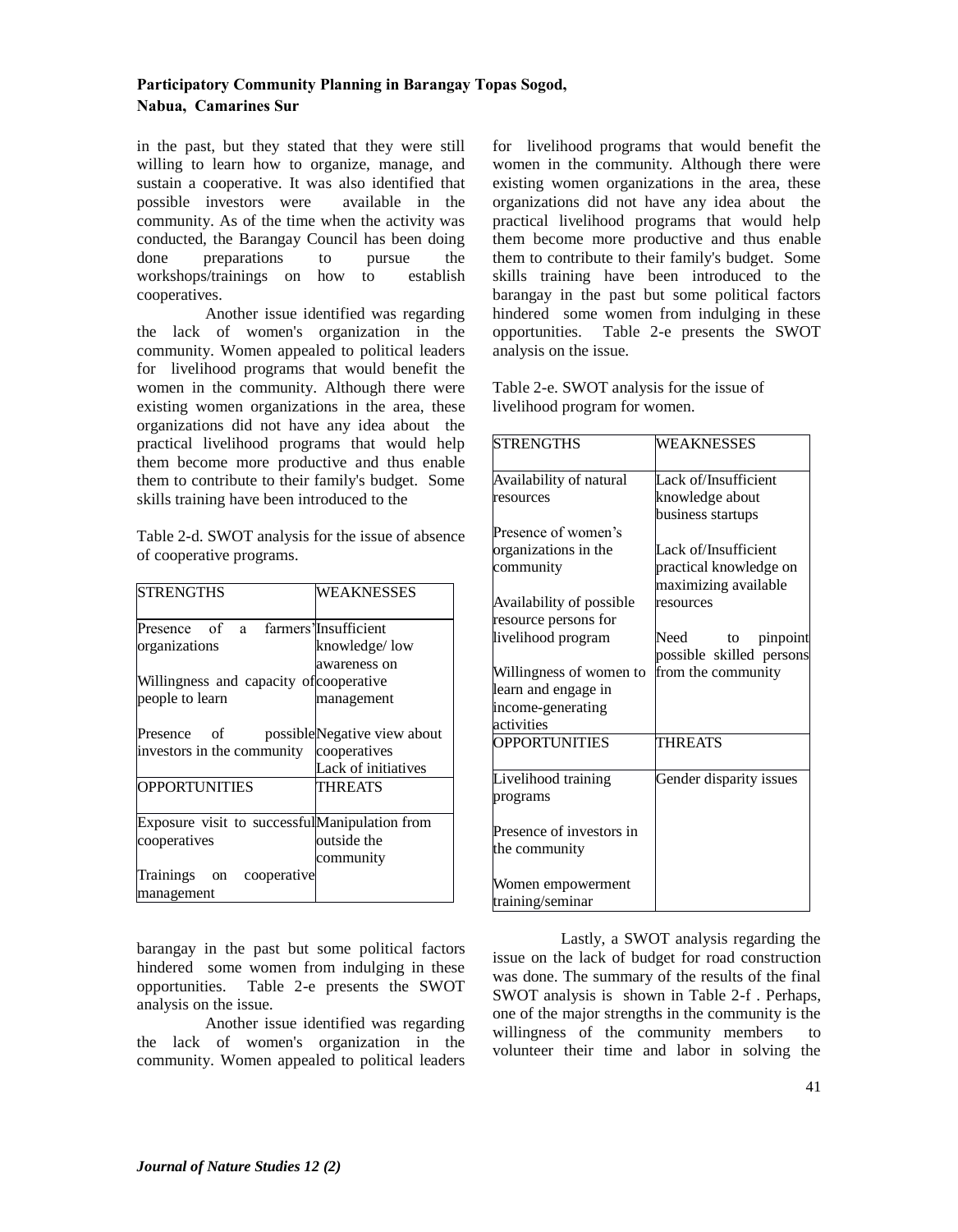problems in their area. In the case of Topas Sogod, the community members pledge to be available for *bayanihan* anytime it would be needed. The idea of *bayanihan* of the people was reiterated and that they propose *bayanihan* as a possible solution to different issues. Some of the opportunities that were identified were accessibility and availability of sponsors and investors. However, it was up to the barangay leaders to start the activity.

Lastly, a SWOT analysis regarding the issue on the lack of budget for road construction was done. The summary of the results of the final SWOT analysis is shown in Table 2-f . Perhaps, one of the major strengths in the community is the willingness of the community members to volunteer their time and labor in solving the problems in their area. In the case of Topas Sogod, the community members pledge to be available for *bayanihan* anytime it would be needed. The idea of bayanihan of the people was

Table 2-f. SWOT analysis on the issue of lack of budget for road construction.

| <b>STRENGTHS</b>                              | <b>WEAKNESSES</b>               |
|-----------------------------------------------|---------------------------------|
| Willingness of people to Lack of Insufficient |                                 |
| volunteer or share laborhousehold income      |                                 |
| inputs, if not money                          |                                 |
|                                               | Bureaucratic process            |
|                                               | implementing<br>in              |
|                                               | project/program                 |
| <b>OPPORTUNITIES</b>                          | <b>THREATS</b>                  |
| Availability of sponsors                      | Improper prioritization         |
| and investors in the                          | of the government ( <i>i.e.</i> |
| community                                     | Infrastructure was not          |
|                                               | priority of the<br>a            |
| Fund-raising program                          | government                      |

reiterated and that they propose *bayanihan* as a possible solution to different issues. Some of the opportunities that were identified were accessibility and availability of sponsors and investors. However, it was up to the barangay leaders to start the activity.

A total of 11 common strategies to address the issues raised were discussed by the participants together. During the discussion, proper consultation and discussion with the concerned barangay members concerned was proposed to address the lack of unity among community members and the absence of cooperatives. For the sector representatives, a proper dialogue was deemed necessary for the success of a program and for the development of the community.

The old Filipino trait *bayanihan*, or volunteerism, can address the lack of unity in the community. *Bayanihan* may also help in the construction of an irrigation system and roads for the barangay. *Bayanihan* can bring the community people together, thus fostering unity in the process. On the other hand, *bayanihan* for the construction of an irrigation system can be done through the help of every community member who would volunteer to bring water from the river into their own farms. If many would volunteer to help, the irrigation system would surely be done since the river is just adjacent to the barangay. In addition, the community has an abundance of bamboos, which can help irrigate farms during hot or dry season. Some complained that to provide water for the farm, one would need a waterpump and a bamboo as well. However, if there is no available water pump, the only option left is bayanihan.

In addition, recreational activities, rehabilitation/orientation programs and proper guidance were proposed to address the drug addiction issue in the community. Recreational activities include inter-zone sports festival. Also, in conducting seminars and programs, tapping resource persons and experts on the subject matter was also discussed.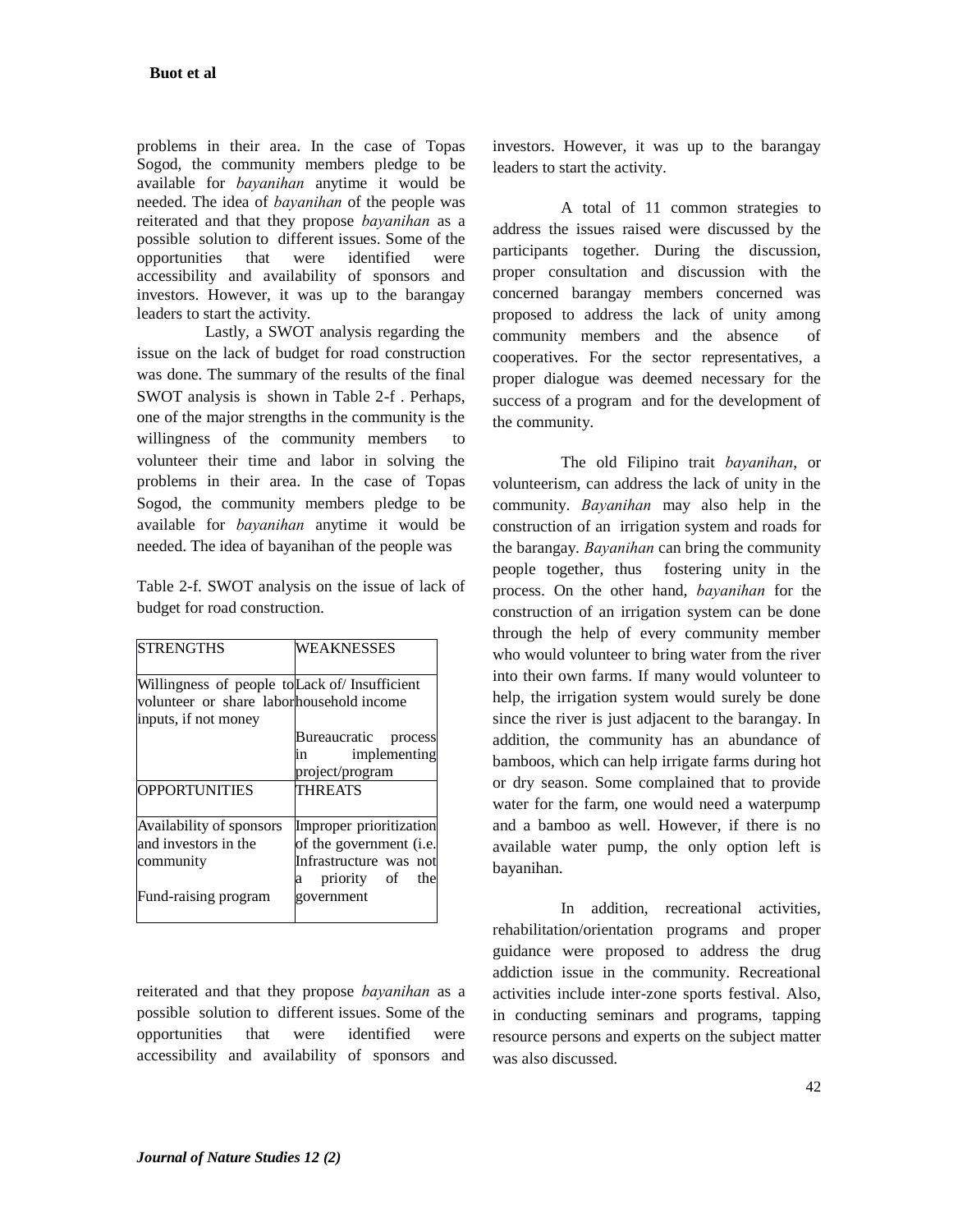Next, the budget for the livelihood program for women should be approved by the Barangay Council and be strictly implemented. Community members also said that livelihood programs are a requirement for the barangay to develop in terms of economic status. Thus, by providing livelihood opportunities to mothers and other women in the barangay would help the community's economy. This should therefore be given due attention.

During the informal interview with the barangay captain, it was discovered that road rehabilitation was one of the priorities since he believed that first and foremost a good road system would help children who travel on the way to school. Of course, the farmers, who transport their produce, would also greatly benefit from a good road system. One of the proposed solutions to the lack of budget for road construction was through fund-raising activities. Fund-raising activities would help but of course, the budget for road construction could not depend solely on the money that would be raised from such activities.

The priority plan devised by the community members of Brgy. Topas Sogod in Nabua, Camarines Sur, can greatly help the barangay attain an active state of development. However, the participation of every community member is vital to the barangay's development.

After the said activity, the participants were then guided in preparing the community action plan. This led the participants to further identify government organizations or agencies that the barangay can partner with in the implementation of community projects. Together, the participants planned for practical activities that would help address the issues, decided for the working time frame of these activities, and identified target agencies/participants needed t to accomplish the action plan.

However, these projects and action plans would require regular monitoring and evaluation to ensure that they were implemented strictly and well enough to bring about the desired changes in the community. As said by Arances & Ledres (2004) "monitoring and evaluation system is a must for good management." This will be used to check if the community plan is going in the intended direction and is gradually attaining the objectives it was intended to achieve, as directed by the community members (Casley, 1982).

### **CONCLUSION**

Community members' sincere concern and their interest to serve their fellow community member is a necessary factor in creating and implementing successful community development plan. Community members themselves, being the experts in their own worlds, should identify the issues and problems within their community and suggest possible solutions by creating tentative project and action plans to ensure that every development plan is designed to be contextspecific and objective-oriented. During FGD, six categories of available resources within the community were identified. There were 15 specific issues that were identified by the locals with different themes such as political leadership, farmer concerns, youth concerns, and economic stability. Topas Sogod was just like other areas in our country with numerous issues being faced now. Situational analysis was done by identifying the strengths, weaknesses, opportunities and threats (SWOT) of the community.

The willingness of the community members to participate was an important

prerequisite in coming up with a good community development plan. The sincere cooperation of the participants was essential in completing the workshop. Also, the barangay council was able to